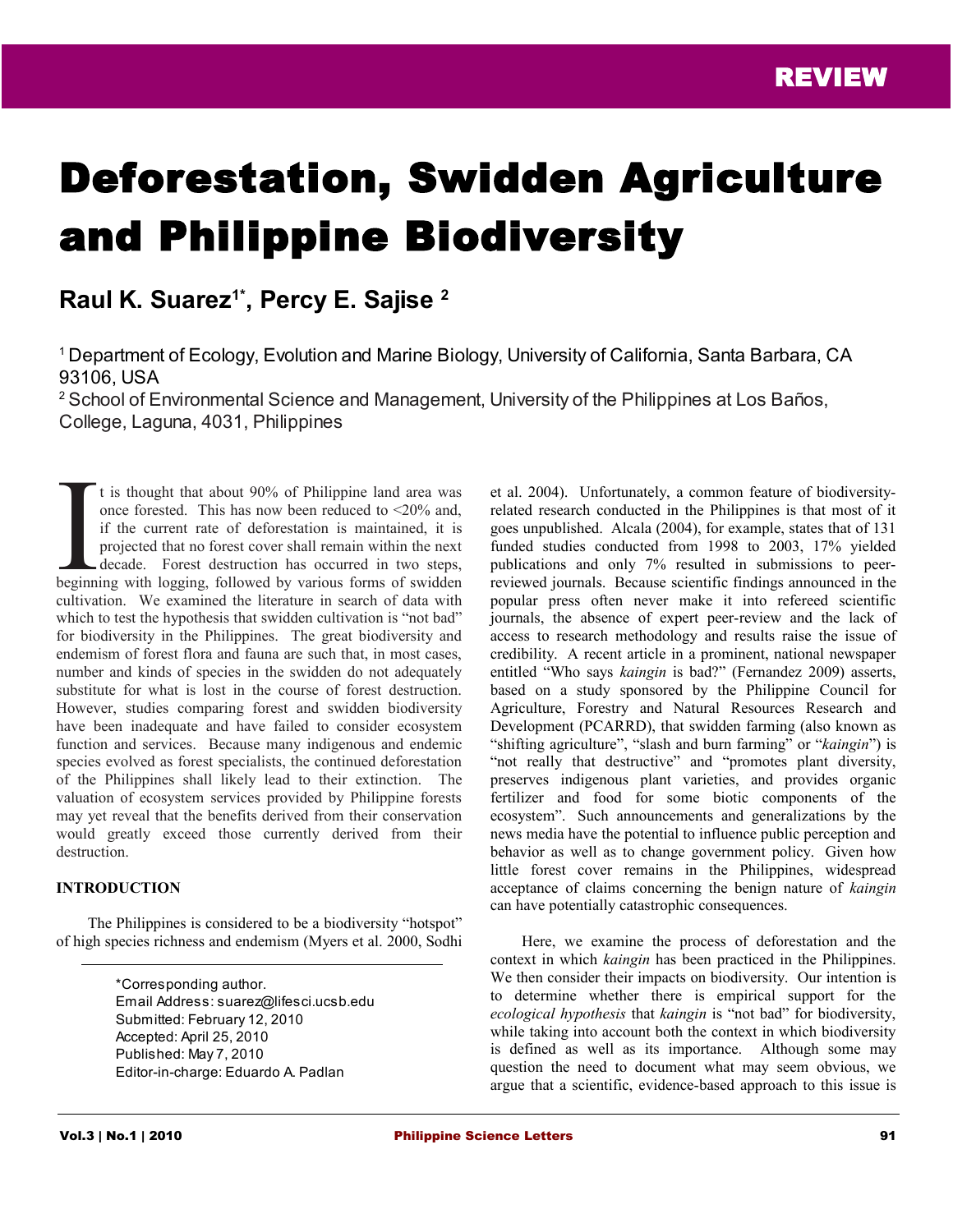both timely and necessary, as well as of heuristic value.

#### **History of Philippine Deforestation**

According to a recent review (Bankoff 2007), about 90% of land area was covered with forest at the commencement of Spanish colonization of the Philippines in the  $16<sup>th</sup>$  century. Logging during 3 centuries of Spanish rule reduced this to 70%, while half a century of American and Japanese occupation led to further reduction that left the newly independent Republic with about 50% forest cover by 1950. The decline in forest cover occurred while the human population increased from less than a million in the 1500s to about 20 million in 1950. Since then, the population has increased almost 5-fold and now exceeds 90 million (National Statistics Office, Republic of the Philippines, 2010). Recent journal articles quote estimates of remaining forest cover as low as 17-18% of total land area (Briones 2007; Moya and Malayang 2004, Posa and Sodhi 2006). Of the approximately 6 million hectares of forest remaining, less than 1 million consists of primary forest (Lasco et al. 2001). According to the FAO, the country has one of the highest rates of deforestation in the world and, if the current rate is maintained, no significant primary forest cover can be expected to remain within the next decade (Remollino 2004) (Figure 1).

#### **Deforestation and** *Kaingin* **in Context**

The decline in Philippine forest cover is associated with an increase in the area devoted to agriculture, indicating that much of the deforested areas were converted to agricultural production (Dobson et al. 1997, Sajise et al. 1992). A landmark in studies of Philippine deforestation and *kaingin* is the work of Kummer (1992a) that documents how, during the postwar period, majority of Filipinos remained poor and did not benefit from economic growth. Wealth, political power and control of resources became increasingly concentrated in the hands of the minority elite. During this period, substantial areas of primary forests were rich in dipterocarp species that were highly valued and in great demand overseas. The Philippine government - the largest landowner in the country - granted legal permission to harvest logs to a limited number of wealthy concessionaires. However, there was so much corruption and inefficiency in the regulation of logging that this became a virtually unregulated activity. After concessionaires harvested dipterocarp trees from primary forest areas, they left logging roads and secondary forests behind. The poor, who lacked employment opportunities in the lowlands, migrated into the upland areas where they cut down secondary forests and practiced *kaingin*. There were periods during which such migration was encouraged by the



Figure 1. Philippine forest cover in hectares (ha) over time, redrawn from Moya and Malayang (2004) with permission from the publisher. The rate of forest loss greatly accelerated from about the late 1960s to the late 1980s, consistent with the hypothesis that political and socioeconomic factors account for much of postwar deforestation (Cuevas 1991; Kummer 1992a). A useful exercise is to determine which colonial power ruled and which president was in office as the deforestation rate varied.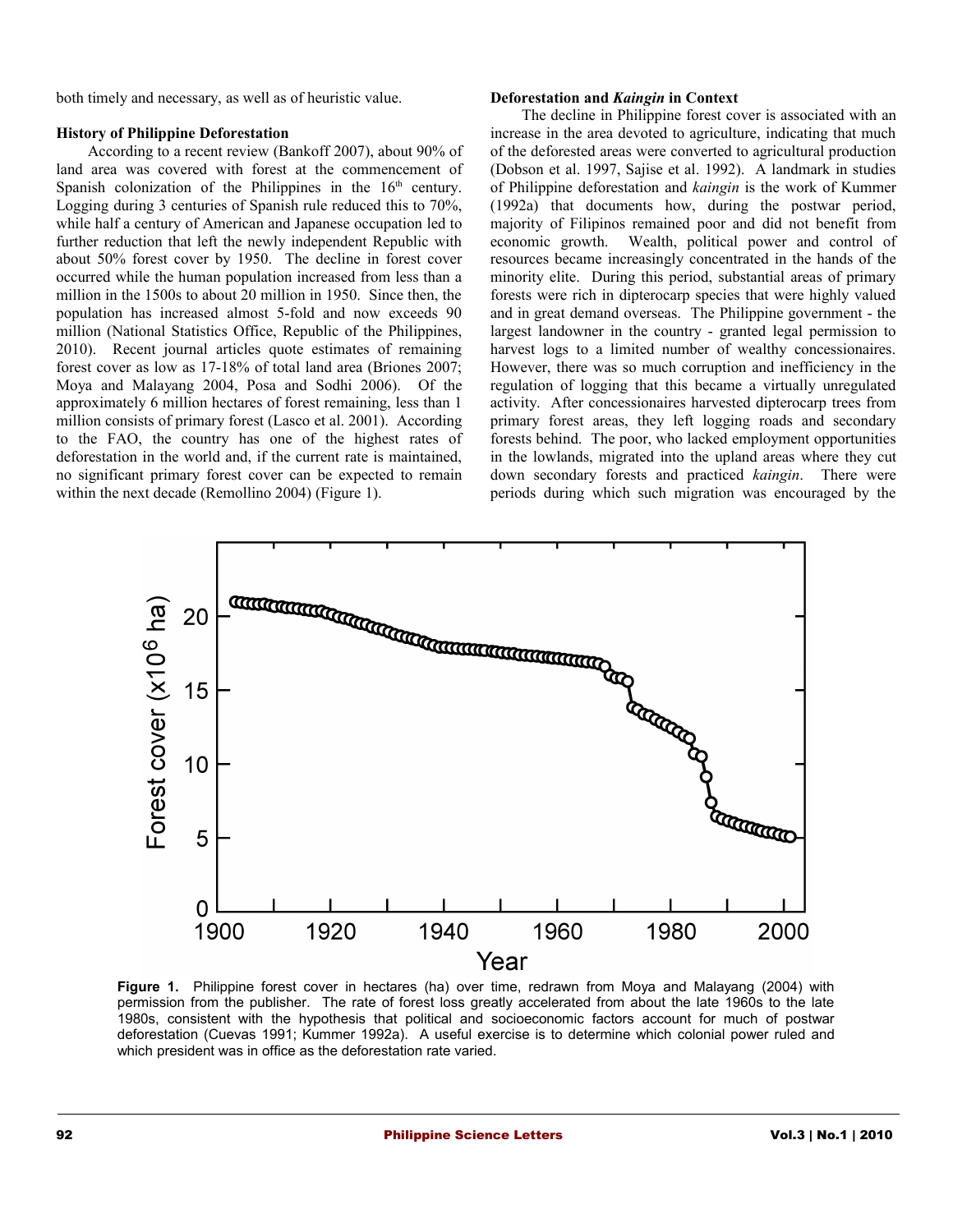government*,* allowing *kaingin* to serve as a "safety valve" that relieved pressure to undertake much-needed socioeconomic reform. There is evidence of deliberate manipulation of forestry data concerning the extent and rate of deforestation (Kummer 1995). Such misinformation allowed blame to be shifted to the poor. In reality, logging, followed by agriculture, are inseparable as parts of a two-step process that resulted in postwar deforestation in the Philippines. While the concessionaires and their partners in government have been motivated primarily by financial gain, those who practice *kaingin* have done so just to survive. The human dimensions of *kaingin* in the Philippines are subjected to detailed analysis in a fine review by Cuevas (1991) who concludes, as Kummer (1992a) does, that Philippine deforestation and *kaingin* can be fully understood only in the context of socioeconomic and political conditions in the country (Figure 1). Among the outcomes of commercial logging and migration of lowlanders to upland areas is the socioeconomic marginalization and detribalization of indigenous groups (Cuevas 1991, Eder 1990).

# **Types of** *Kaingin*

It is necessary to recognize that the term "swidden farming", often used by social scientists and commonly called "*kaingin*" in the Philippines, encompasses a variety of agricultural practices with differing environmental effects (Cuevas 1991, Kummer 1992a, Russell 1988). As *traditionally practiced* worldwide, swidden farming involves the cutting down and burning of plant growth, followed by the planting and harvesting of crops. Farming is conducted until soil fertility is exhausted and the swidden farmers move on to other areas. In this condition, the fields are left fallow for a sufficient period until soil fertility and vegetative growth return. This makes possible significant recovery to its original state and repetition of the cycle of "slash and burn" (Noble and Dirzo 1997, Russell 1988). Relatively benign forms of *kaingin* have been described as practiced by indigenous people in the Philippines, e.g., Igorot in the Cordillera (Kowal 1966), T'boli in Cotabato (Hyndman et al. 1994), and Hanunoo in Mindoro (Russell 1988). Regarding the latter, Russell (1988) states "The system is often practiced with great sophistication. The Hanunoo people, for instance, of Mindoro Island in the Philippines are expert botanists and ecologists (Conklin 1957). Their soil classification stands up to modern scientific analysis. They know all about slopes, erosion, and the value of litter as mulch. They can recognize 1600 different kinds of plants (including varieties as well as species) and treat them all differently and appropriately, and they cultivate more than 400 kinds of plants in the swidden, a veritable botanic garden." The Hanunoo are said to till a given plot for only 2-4 years, leaving it fallow for 8-10 years to allow regeneration of soil and forest vegetation. Performed in this way, *kaingin* can be regarded as superior to traditional agriculture because, despite low yield per unit area, it protects the soil and requires no fossil energy-based inputs such as commercial fertilizer, herbicide or insecticide. However, *kaingin* is only sustainable at low population density because of the need for free access to large areas of land. Beyond the

critical population density, it becomes necessary to increase the period of cultivation and to decrease the period of fallow. This initiates a vicious cycle because of the resulting progressive declines in soil quality and crop yield. More land is cultivated in an attempt to maintain total yield, leading to the degradation of even more land. Thus, when large numbers of lowlanders are forced by adverse socioeconomic conditions to migrate to the uplands to practice *kaingin*, negative environmental impacts are not unexpected. Even among various indigenous groups, the pressure to increase productivity in response to increased population size results in the low sustainability of their *kaingin* (Cuevas 1991).

Kummer (1992b) summarizes empirical evidence supporting the view that most forms of upland agriculture practiced in the postwar period, referred to loosely as *kaingin*, actually involve sedentary agriculture. Now that the primary forests are mostly gone, what little forest remains is considered as mostly secondary growth and this is where most *kaingin* is currently practiced (Lasco et al. 2001, Viloria et al. 2005). The view that most migrants to the uplands actually practice sedentary (rather than shifting) agriculture is supported by the work of other researchers, e.g., Viloria et al. (2005) in Mindanao and Lawrence (1997) in Leyte and Bohol. The latter conducted a detailed examination of the agricultural practices of 6 communities. Depending on the site, there may have been commercial logging or the cutting down of trees for local use preceding agricultural activity. There may have been crop rotation, short periods of fallow or the burning of fallow. However, the practices at these sites differ significantly from the shifting agriculture characteristic of the traditional, more environmentally-benign forms of *kaingin*, as traditionally practiced by indigenous people at low population density.

In this article, we accept a loose definition wherein the term *kaingin* is applied to a broad spectrum of agricultural practices that are part of (or follow) the process of forest destruction. Despite variation in the manner in which it is practiced, *kaingin* has been and remains an integral part of the process of forest destruction in the Philippines.

## **Effects on Floral Biodiversity**

The Philippines is endowed with many plant species, majority of which are endemic (Sodhi et al. 2004) (Figure 2). An excellent starting point in attempting to appreciate tree biodiversity in Philippine forests is the recent work of Co et al. (2006) on a 16 hectare plot in a mixed dipterocarp forest in Palanan, Isabela. 78,205 trees were counted; 323 species belonging to 160 genera and 67 families were identified. The family Dipterocarpaceae, represented by 10 species, accounted for 50% of basal area. Biodiversity is usually measured as species richness in a community or ecosystem. Recognizing the confounding effects of statistical artifacts, e.g., resulting from variation in sample size, ecologists have developed various metrics for species richness. One metric is Fisher's  $\alpha$  (Fisher et al. 1943), computed from *S*, the total number of species and *N*,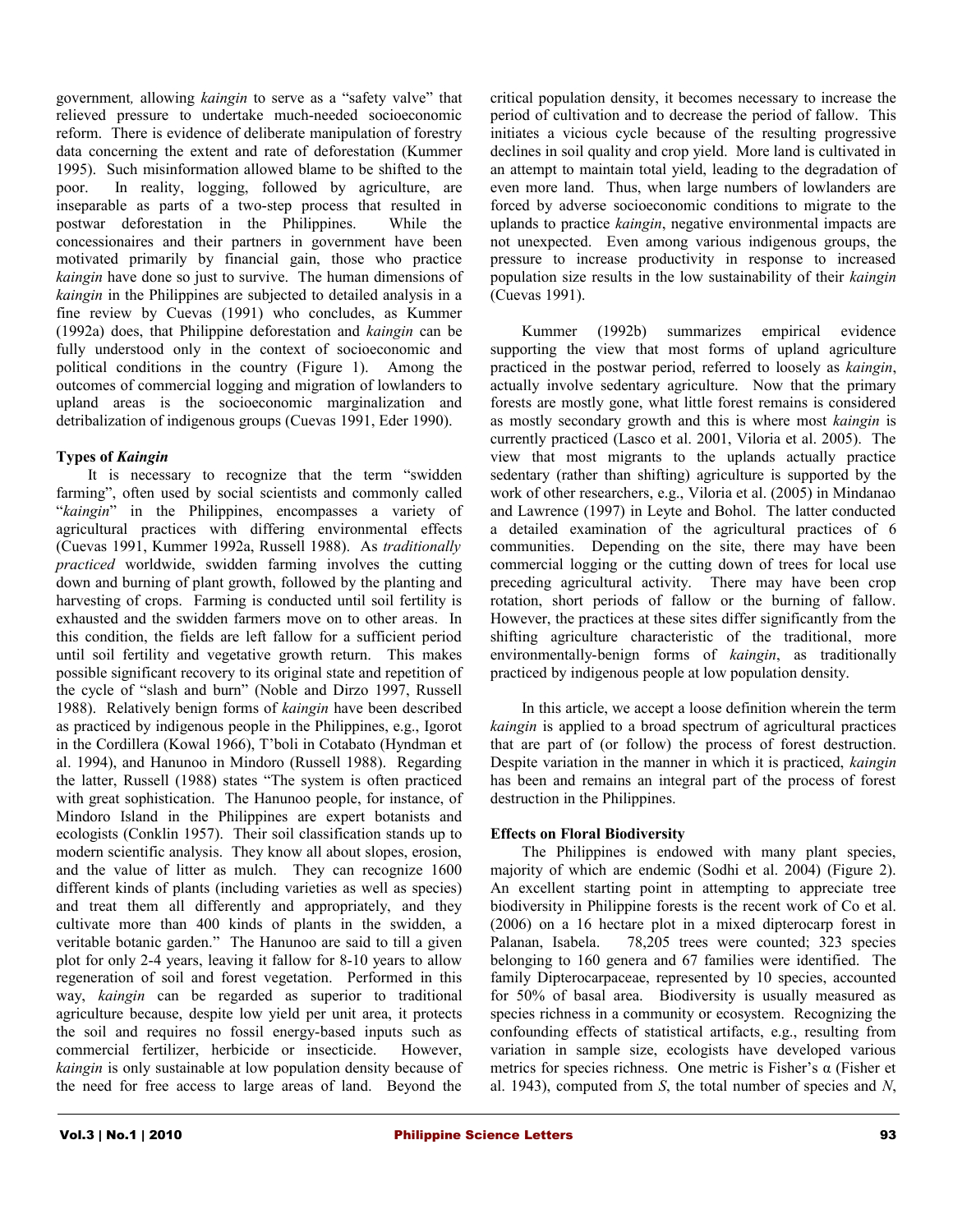

**Figure 2.** Number of plant, amphibian, reptile, bird, mammal species, and number of endemics, redrawn from Sodhi et al. (2004) with permission from the publisher. Bars indicate % of species that are endemic to the Philippines. At the right of each bar, the first number in parenthesis is the total number of species; the second is the number of endemics. Many species evolved as forest specialists, given that about 90% Philippine land area was once forested. Because many of these species are endemic, i.e., found nowhere else in the world, loss of forest cover is considered likely to lead to their global extinction.

the total number of individuals, according to the equation  $S = \alpha$ log  $[1+N/\alpha]$ . Co et al. (2006) estimate Fisher's  $\alpha = 43.19$  in their plot which, although lower than the values for other equatorial tropical forests in Southeast Asia, is the highest reported in the Philippines. In contrast, a study of a 1 hectare submontane tropical rainforest plot in Negros (Hamann et al. 1999) yielded 92 species, 54 genera and 39 families. Species richness was high (metrics other than Fisher's  $\alpha$  were used); no species or family dominated over others in relative abundance, and numerous rare species populated the Negros plot. Given the dominance of secondary growth in what remains of Philippine forest cover, it is instructive to examine results obtained from Mt. Makiling, Laguna. Using data from Brown (1919), who studied a 0.25 hectare plot of primary forest, Luna et al. (1999) estimate that dipterocarp species accounted for 8.6% of basal area and Fisher's  $\alpha = 28.2$ . For comparison, Luna et al. (1999) studied a 4 hectare site that had recovered for 50 years after having been logged. They counted 179 species of trees, 4 dipterocarp species that accounted for 2% of basal area, and estimated Fisher's  $\alpha$  = 39.5, a value close to that reported by Co et al. (2006) in Palanan. While the results from Palanan and Negros illustrate that Philippine primary forests have high species richness, those from Mt. Makiling demonstrate how, given enough time, secondary forests can recover to levels of species richness similar to those of primary forests, accompanied

by regeneration of at least some dipterocarp species. However, these results as well as data from other Southeast Asian countries demonstrate that the return to pristine conditions is a slow process (Sodhi et al. 2004). The primary forests described above represent productive, protective and sustainable ecosystems where the interactions of different components are manifested as biodiversity. By virtue of the interactions among components, desirable characteristics and ecosystem services are manifested.

Although Fisher's α values of *kaingin* plots in the Philippines are unavailable, the cultivation of "400 kinds of plants in the swidden" by the Hanunoo (Russell, 1988) suggests that this indigenous group had evolved an agricultural practice that promoted a high degree of biodiversity. But this was a sustainable form of *kaingin*, practiced at low population density. When *kaingin* is practiced at high population density with short periods of fallow, or when it is practiced as sedentary agriculture, the outcomes would be expected to be different. Indeed, Briones (2007) lists biodiversity loss, along with accelerated soil erosion and river sedimentation, among the negative impacts of *kaingin*. The process of biodiversity loss is described by Russell (1988) as follows: when periods of cultivation last only 10-20% of the total cycle in sustainable swidden agriculture (in some cases, fallow periods last 30 years),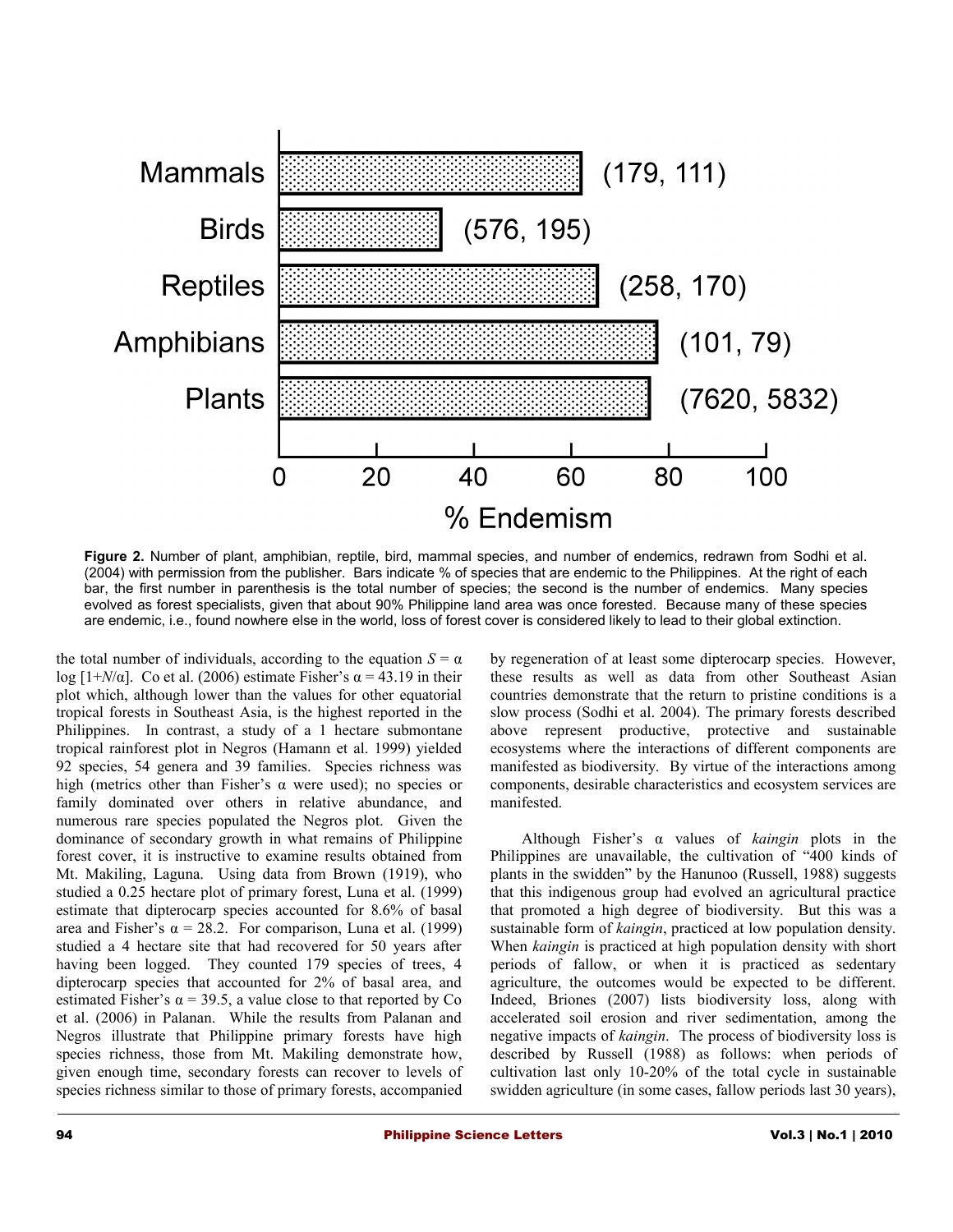forest vegetation has sufficient time to regenerate and the soil recovers before farmers return to slash, burn and cultivate again. However, prolonged periods of cultivation and insufficient periods of fallow result in soil erosion and depletion of nutrients so severe that when the site is abandoned (for lack of productivity), forest regeneration does not occur. Instead, a common scenario involves invasion by grasses. Two tough grasses of the genera *Imperata* and *Hyparrhenia* already covered 40% of the Philippines in 1966 (Russell, 1988). Because grasses are inferior to forests in holding the soil and restoring fertility, further soil degeneration occurs and the traditional, sustainable *kaingin* cycle stops. This process is illustrated by the following example: based on studies of communities engaged in *kaingin* in Northern Luzon, Wallace (1996) estimated an average per capita consumption of 1.53% of a hectare of secondary forest per year. Deforestation was followed by invasion of *Imperata cylindrica* (commonly known as *cogon*). He states that if *kaingin* is practiced in secondary forest and sufficient period of fallow is allowed, the forest can regenerate. However, if *cogon* moves in, it renders the land "useless", a process he observed in many parts of the Cagayan Valley over a 30-year period. *Cogon* produces a phenolic compound that may be allelopathic (Koger and Bryson 2004, Sajise and Lales 1975). Together with competition for space, soil nutrients and light, allelopathy could play a role in preventing forest vegetation from becoming reestablished. Sajise et al. (1976) also showed that *Imperata*dominated areas become fire-prone and that fire promotes the competitive dominance of this grass species. If fire becomes a dominant and regular disturbance factor, *Imperata cylindrica* becomes a "disclimax species", promoting the establishment of an *Imperata*-fire-*Imperata* cycle. This cycle prevents forest regeneration and has made reforestation efforts with weak fire prevention measures ineffective.

#### **Effects on Faunal Biodiversity**

Philippine forests are renowned for having among the world's highest levels of faunal biodiversity and endemism (see reviews by Persoon and van Weerd 2006, Sodhi et al. 2004). Taking into account vertebrate animals only, there are as many as 176 mammal, 576 bird, 258 reptile, and 101 amphibian species, large fractions of which are endemic (Figure 2). The country's 5.7 endemic vertebrate species per 100 km<sup>2</sup> of forest is surpassed only by endemism in the coastal forests of Tanzania and Kenya; but, along with high levels of endemism, the Philippines has the greatest number of threatened vertebrate species per unit area in the world (Myers et al. 2000, Persoon and van Weerd 2006).

Given that most species of animals evolved and became adapted to the islands when 90% of total land area was covered by forest, habitat loss through deforestation is easily seen as one of the major drivers of biodiversity loss. If the relation between species number and habitat size is known, it should, in principle, be possible to predict the effect of reduced habitat size on the number of species. Applying this approach, Brooks et al. (1997) found that degree of deforestation can be used to predict the

number of threatened endemic birds throughout Southeast Asia. In the Philippines, however, the number of species listed as threatened exceed the estimate based on the species-area relationship by 2-fold; thus, loss of forest area alone is not a sufficient mechanistic explanation. An additional explanation offered is that majority (78%) of endemic bird species in the Philippines inhabit lowland forests where most deforestation has occurred and these are highly fragmented and degraded. As a result, more species are threatened than declining habitat area alone would predict.

Tropical forests are complex habitats that offer many ecological niches to which various species have become adapted over evolutionary time. Habitat complexity and the specialized niches available to animals are lost due to deforestation. In a study on 9 forest fragments in Southwestern Negros, Alcala et al. (2004) estimate a 16-25% loss (local extinction) of reptile and amphibian species over the past 50 years. Loss of canopy cover, loss of epiphytes that provide microhabitats for some species, lower relative humidity and elevated substrate temperature were identified as proximate contributors to biodiversity loss, along with forest fragmentation and edge effects.

A study of 21 species of Philippine raptors (Gamauf et al. 1998) revealed that 13 preferred forest cover of > 50% and 8 preferred open habitats. Morphological traits were analyzed in relation to habitat and foraging mode. Among the forest dwellers, 4 species hunted below while 9 hunted within and above the forest canopy. Below-canopy forest hunters tended to have smaller bodies, low aspect ratio (*length<sup>2</sup>/area*) wings, high wing-loading (*body mass*/*wing area*) and were adapted for "sit and wait" hunting modes in dense vegetation. High wing loading tends to increase the energetic cost of flight, so this mode of hunting involves much sitting and waiting, with sporadic bursts of high-speed pursuit for short durations. The open area species tend to have larger bodies, higher aspect ratios, lower wing loading, and are adapted for long-distance flight and active searching. The above-canopy hunters possess features that represent a compromise between the need to perch high and soar above the canopy versus the need to dive into the forest in pursuit of prey. Thus, although they tend to have larger bodies than the below-canopy hunters, their wings tend not to be as long as those of open area species. The authors point out that as forest cover declines, the specialized forest dwellers are constrained by the suite of traits that make them effective forest hunters; i.e., these features make them ineffective at making a living in open habitat.

The 60 or so known species of endemic Philippine rodents are hypothesized to have descended from only a handful of ancestral species that underwent adaptive radiation as they spread to other islands (Rickart et al. 2005, Steppan et al. 2003). As in the case of frogs, reptiles and birds, mammalian forest specialists are threatened by deforestation in various areas of the Philippines, e.g., Palawan (Esselstyn et al. 2004) and Mt. Katinglad in Bukidnon (Heaney et al. 2006).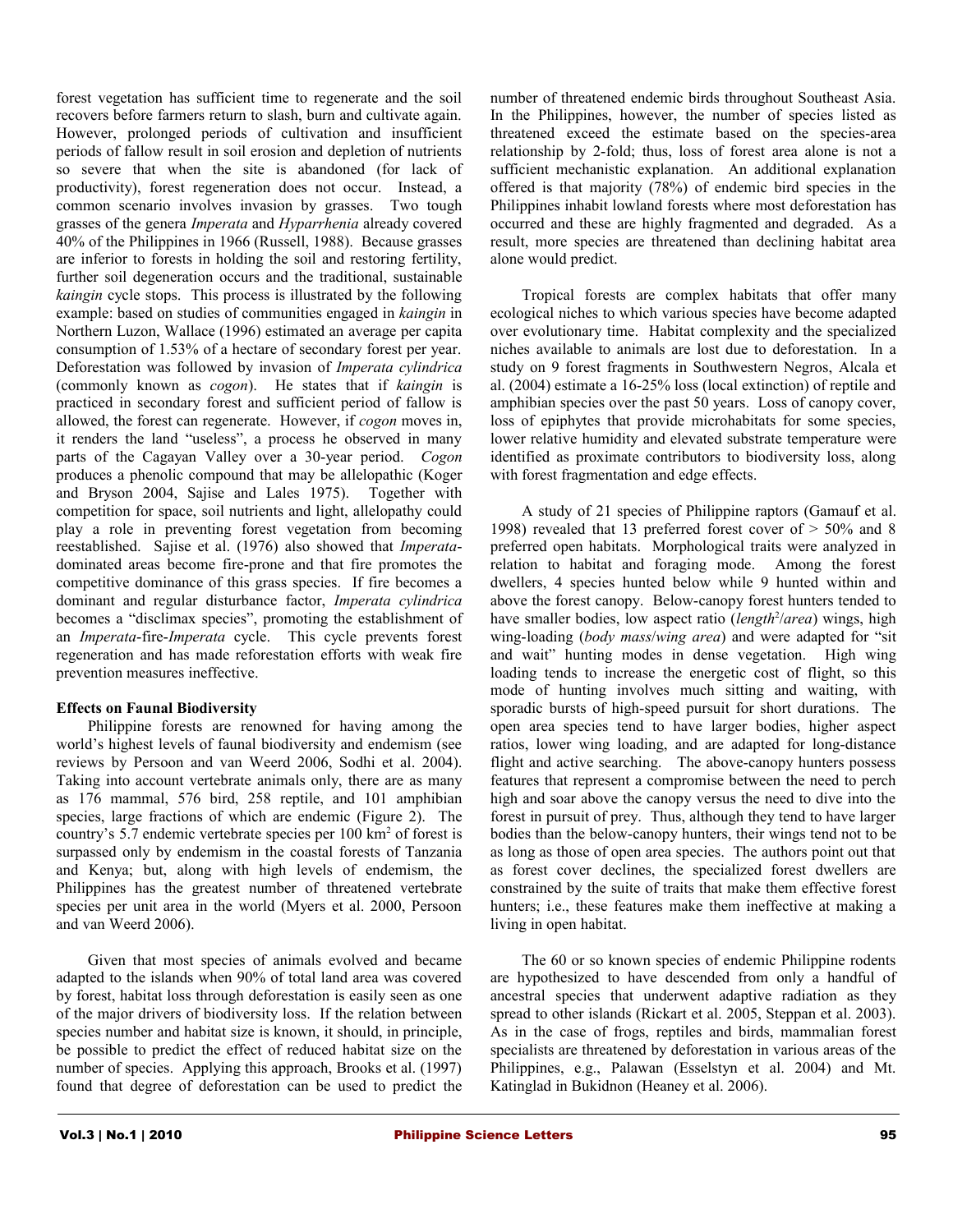In Bohol and Leyte, farmers in low-income communities practicing *kaingin* (mainly sedentary) showed recognition of some of the problems brought about by their agricultural practices; a survey revealed that they planted 24-35 species and protected 39-62 native tree species per village (Lawrence 1997). Whether (and to what extent) the replanting of trees might be beneficial is an empirical question. A study conducted at Subic Bay (Posa and Sodhi 2006) where 26 bird species occur revealed that 100% forest cover is required for all 26 species to be present; 24 of 26 species of birds require 60% of forest cover, while none remain when cover is less than 35%. In the Cagayan Valley, a study of 11 sites (Van Weerd and Snelder 2008) showed the presence of 58 species of birds and 16 species of bats. However, these represent "only 13 percent of lowland forest birds, 15 percent of endemic lowland birds and eight percent of threatened lowland birds known to occur in the region" and "44 percent of all lowland bats, 42 percent of endemic bats and 29 percent of forest bats in the region". Most species were found to occur only in areas bordering the forest. The authors conclude that "the human-altered landscape fails to serve as an alternative for closed-canopy forest habitat".

#### **Measuring and Comparing Biodiversity**

Given the global mass-extinction event that humans are currently causing (Pimm et al. 1995) as well as the imminent disappearance of Philippine forests and the consequent extinctions likely to result, number and kinds of species, as well as population sizes are appropriate metrics with which to measure biodiversity as well as to test ecological hypotheses concerning the effects of deforestation and *kaingin* on Philippine biodiversity. Such data have led to widespread recognition that the Philippines is a center of great biodiversity and endemism. Much less abundant and often much less quantitative are studies of biodiversity at sites where various forms of *kaingin* are practiced. Thus, when newspaper (e.g., Fernandez 2009) or journal articles report high biodiversity, a number of issues arise. High, compared with what? In a study conducted by Caringal and Panganiban (2008), secondary forest, consisting of "27 tree species belonging to 22 genera and 15 families" was cleared to make way for the cultivation of "53 species in 52 genera distributed to 30 families". Further breakdown reveals that these consisted of "at least 10 species and 6 families of vegetables, 7 species and 6 families of root crops, 13 fruit trees by 10 families, 5 species of legumes and pulses under 2 families, 7 spices under 4 genera and 3 families, 4 forage and pasture species belonging to 3 families and 7 species of valuable crops". Taking into account both the *number* and *kinds* of species, it is reasonable to ask whether *kaingin*, in this example, is truly as benign as claimed with respect to biodiversity. First, the comparison is between cultivated sites and secondary forest with only 27 tree species (no other diversity metric is reported). Second, many of the cultivated species are exotic plants, raising the issue of whether, for example, tomatoes originating from South America (Jenkins 1948) are ecologically equivalent to the indigenous or endemic forest species displaced. Third, comparisons must associate biodiversity levels with ecosystem attributes including

ecosystem function and properties providing for sustainability and ecosystem services. Simply counting species and estimating population sizes does not consider these.

In the Mount Makiling area, biodiversity was compared between primary and mid-montane forest, *Imperata*-*Saccharum* grasslands, and shifting upland cultivation (Sajise et al. 2005). The shifting cultivation area is characterized as a combination of perennial fruit trees and annual crops where the annual crops are shifted on a cyclical basis while the perennials are more or less left in place. The study indicated that plant biodiversity values of this type of shifting cultivation area were as high as the primary mid-montane forest (Sajise et al. 2005). The combination of natural dispersal of surrounding forest vegetation and the species of crops introduced by farmers resulted in high plant diversity. However, this type of biodiversity in swidden cultivation and in a forest differ significantly in terms of functional attributes for carbon sequestration, soil and water conservation and many other ecological services. Biodiversity, measured in terms of its specific components does not take into account the totality of interactions among various ecosystem components. These interactions should be understood in the context of the ecosystem's interactions with the social system and its components (Dove et al. 2005).

How ecosystem function should be measured, how many species are required for an ecosystem to be stable and resilient, and how ecosystem services should be assigned value are still developing, active areas of research (Balmford and Bond 2005). Ultimately, an issue Filipinos must confront is whether artificial communities, consisting of mostly exotic species, can be considered acceptable substitutes for forest ecosystems that have existed for millennia. The valuation of ecosystem services (Costanza et al. 1997) may prove to be a useful conservation tool, given the need to formulate policy, provide for human needs, and conserve what biodiversity remains. For example, recent application of this approach revealed that the conservation or selective utilization of a Sumatran forest would more greatly benefit a broad range of stakeholders than deforestation. The value of benefits derived from either scenario would exceed those derived from deforestation by more than \$2 billion over a 30 year period (van Beukering et al. 2003).

## **CONCLUSIONS**

Although we have not attempted an all-inclusive review of the existing literature, we have used published information from multiple disciplines to evaluate the combined effects of deforestation and *kaingin* on Philippine biodiversity. Based on the work of social scientists, deforestation and *kaingin* are seen as integral parts of the process of forest destruction, best understood in the context of socioeconomic conditions and politics in the country. Available scientific evidence concerning both number and kinds of species leads to our rejection of the null hypothesis that deforestation, accompanied by *kaingin*, is "not bad" for Philippine biodiversity.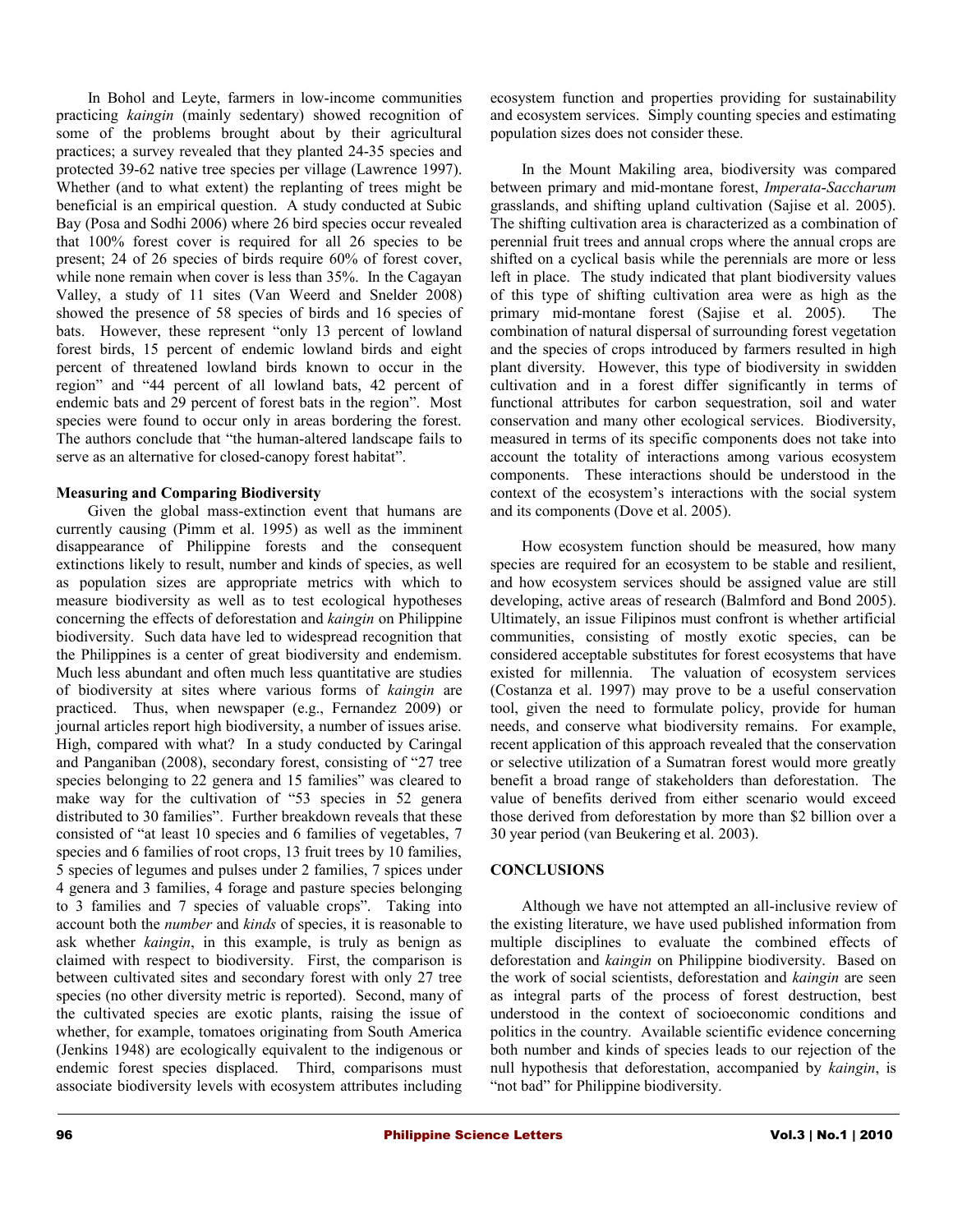Certainly, different forms of *kaingin* have been practiced. At the most benign end of the continuum of practices is the *kaingin* of indigenous people, sustainable at low population density. At the most destructive end are many of the current practices of lowland Filipinos who, as victims of social and economic inequities, have become an invasive species of the forests. At population densities higher than critical limits, they practice various forms of *kaingin* that cause severe erosion, loss of soil nutrients, damage to watersheds, loss of floral and faunal biodiversity. Between these two extremes are the more benign agricultural practices that are said to increase plant biodiversity, favor the growth of native trees, minimize erosion and protect watersheds. However, the ecosystem attributes of these types of agricultural practices have not been sufficiently or holistically studied.

From the perspective of conservation biology, the Philippines, because of its status as a hotspot of biodiversity and endemism, could soon become a major contributor to the currently unfolding global mass extinction event. It is reasonable to expect the extinction of many forest species within the next decade if the current rate of habitat loss through deforestation, followed by *kaingin*, continues. However, in considering biodiversity loss and its consequences, it is important to distinguish between the "global extinction" that the remaining Philippine endemic species have, thus far, avoided and "local extinctions" that have probably been widespread due to massive habitat loss throughout the country. Of great consequence is the phenomenon called "ecological" consequence is the phenomenon called extinction" (Estes et al. 1989), i.e., the idea that reduction in population size may render a species ineffective in its ecological interactions with other species in a community. The relation between population size and ecological function may be nonlinear such that, as population size declines, function is largely lost before the species becomes rare (e.g., McConkey and Drake 2006). If so, it is entirely possible that the population sizes of many Philippine species have already declined below their respective thresholds to the point of ecological extinction.

The relationships among population growth, culture, socioeconomic factors, politics and biology are complex; this makes the prevention of biodiversity loss an extraordinarily difficult undertaking. Such efforts are not helped by reports, based on inadequate quantitative data, or based on incomplete pictures of the structure and function of ecosystems, alleging the ecologically-benign nature of *kaingin*. More holistic studies that relate "kind(s) of biodiversity" to productive, protective and other ecological service functions are urgently needed. Diamond (2005) uses the example of Easter Island to illustrate how deforestation can lead to societal collapse. Both within and beyond the realm of science is the question of whether allowing the total destruction of Philippine forests is in the national interest.

#### **ACKNOWLEDGEMENTS**

We thank Virginia C. Cuevas, Daniel C. Suarez and Agripina C. Suarez for valuable input. R.K. Suarez thanks the US National Science Foundation (IOB 0517694) for research support.

# **REFERENCES**

- Alcala AC. Biodiversity research in the Philippines from 1998-2003. ASEAN Biodiversity 2004; 4: 26-31.
- Alcala EL, Alcala AC, Dolino CN. Amphibians and reptiles in tropical rainforest fragments on Negros Island, the Philippines. Environmental Conservation 2004; 31: 254-261.
- Balmford A, Bond W. Trends in the state of nature and the implications for human well-being. Ecol Letts 2005; 8: 1218-1234.
- Bankoff G. One island too many: reappraising the extent of deforestation in the Philippines prior to 1946. J Historical Geography 2007; 33: 314-334.
- Briones ND. Environmental sustainability issues in Philippine agriculture. Asian J Agriculture and Development 2007; 2: 67-78.
- Brooks TM, Pimm SL, Collar NJ. Deforestation predicts the number of threatened birds in insular Southeast Asia. Conservation Biol 1997; 11: 382-394.
- Brown WH. Vegetation of Philippine mountains. Manila: Bureau of Print, 1919: 1-434.
- Caringal AM, Panganiban MG. Ecological features of swidden fragments in the biodiversity corridor of Southern Batangas, Luzon Island. J Nature Studies 2008; 7: 193-202.
- Co L, LaFrankie J, Lagunzad D, Pasion K, Consunji H, Bartolome N, Yap S, Molina J, Ferreras U, Davies S, Ashton P. Forest Trees of Palanan, Philippines. A Study in Population Ecology. Diliman, Quezon City: Center for Integrative and Development Studies, University of the Philippines, 2006: 1-313.
- Conklin HC. Hanunoo agriculture. A report on an integral system of shifting cultivation in the Philippines. Rome: Food and Agriculture Organization of the United Nations, 1957; 1-217.
- Costanza R, d'Arge R, de Groot R, Farber S, Grasso M, Hannon B, Limburg K, Naeem S, O'Neill RV, Paruelo J, Raskin RG, Sutton P, van den Belt M. The value of the world's ecosystem services and natural capital. Nature 1997; 387: 254-260.
- Cuevas VC. The continuing problem of shifting cultivation in the Philippines: a human ecology analysis. IESAM Bulletin 1991; 11: 10-16 & 21-27.
- Diamond JM. Collapse How Societies Choose to Fail or Succeed. New York: Viking Press, 2005: 1-592.
- Dobson AP, Bradshaw AD, Baker AJM. Hopes for the future: restoration ecology and conservation biology. Science 1997; 277: 515-522.
- Dove MR, Sajise PE, Doolittle AA. The problem of conserving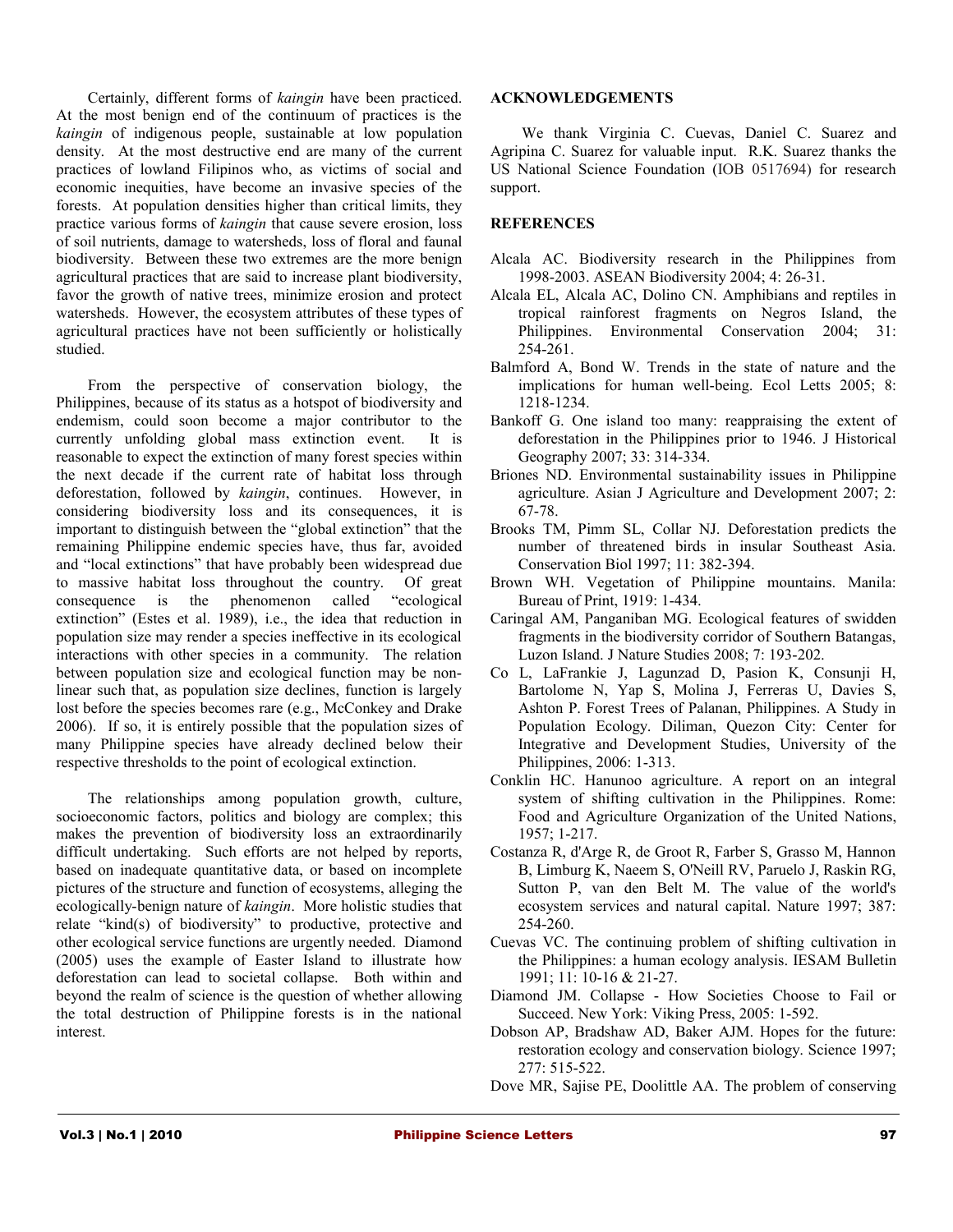nature in cultural landscapes. In: Dove MR, Sajise PE, Doolittle AA, eds. Biodiversity and Society in Southeast Asia: Case Studies of the Interface between Nature and Culture. Southeast Asia Monograph Series, Volume 54. New Haven: Yale University Press, 2005: 1-24.

- Eder JF. Deforestation and detribalization in the Philippines: the Palawan case. Population and Environment 1990; 12: 99-115.
- Esselstyn JA, Widmann P, Heaney LR. The mammals of Palawan Island, Philippines. Proc Biol Soc Wash 2004; 117: 271-302.
- Estes JA, Duggins DO, Rathburn GB. The ecology of extinctions in kelp forest communities. Conservation Biol. 1989; 3: 252-264.
- Fernandez RA. Who says kaingin is bad? Philippine Star 2009 October 11. Available from <http://www.philstar.com/Article.aspx?articleId=513009&> publicationSubCategoryId=77. Accessed February 10, 2010.
- Fisher RA, Corbet AS, Williams CB. The relation between the number of species and the number of individuals in a random sample of an animal population J Anim Ecol 1943; 12: 42-58.
- Gamauf A, Preleuthner M, Winkler H. Philippine birds of prey: interrelations among habitat, morphology and behavior. The Auk 1998; 115: 713-726.
- Hamann A, Barbon EB, Curio E, Madulid DA. A botanical inventory of a submontane tropical rainforest on Negros Island, Philippines. Biodiversity and Conservation 1999; 8: 1017-1031.
- Heaney LR, Tabaranza BR, Rickart EA, Balete DS, Engle N. The mammals of Mt. Katinglad Nature Park, Mindanao, Philippines. Fieldiana Zoology 2006; 112: 1-63.
- Hyndman D, Duhaylungsod L, Thomas B. To the last grain of rice: T'boli subsistence production. Dialectical Anthropology 1994; 19: 45-79.
- Jenkins JA. The origin of the cultivated tomato. Economic Botany 1948; 2: 379-392.
- Koger CH, Bryson CT. Effect of cogongrass (*Imperata cylindrica*) extracts on germination and seedling growth of selected grass and broadleaf species. Weed Technol 2004; 18: 236-242.
- Kowal NE. Shifting cultivation, fire, and pine forest in the Cordillera Central, Luzon, Philippines. Ecological Monographs 1966; 36: 389-419.
- Kummer DM. Deforestation in the Postwar Philippines. Chicago: University of Chicago Press, 1992(a): 1-177.
- Kummer DM. Upland agriculture, the land frontier and forest decline in the Philippines. Agroforestry Systems 1992(b); 18: 31-46.
- Kummer DM. The political use of Philippine forestry statistics in the postwar period. Crime, Law and Social Change 1995; 22: 163-180.
- Lasco RD, Visco RG, Pulhin JM. Secondary forests in the Philippines: formation and transformation in the 20th century. J Tropical Forest Sci 2001; 13: 652-670.
- Lawrence A. Kaingin in the Philippines: is it the end of the

forest? Rural Development Policy Network paper 21f 1997; 1-8. Available from http://www.odi.org.uk/resources/download/752.pdf. Accessed February 10, 2010.

- Luna AC, Osumi K, Gascon AF, Lasco RD, Palijon AM, Castillio ML. The community structure of a logged-over tropical rain forest in Mt. Makiling Forest Reserve, Philippines. J Tropical Forest Sci 1999; 11: 446-458.
- McConkey KR, Drake DR. Flying foxes cease to function as seed dispersers long before they become rare. Ecology 2006; 87: 271-276.
- Moya TB, Malayang BS. Climate variability and deforestationreforestation dynamics in the Philippines. Environment, Development and Sustainability 2004; 6: 261-277.
- Myers N, Mittermeier RA, Mittermeier CG, da Fonseca GAB, Kent J. Biodiversity hotspots for conservation priorities. Nature 2000; 403: 853-858.
- National Statistics Office of the Republic of the Philippines. Available from [http://www.census.gov.ph/.](http://www.census.gov.ph/) Accessed February 10, 2010.
- Noble IR, Dirzo R. Forests as human-dominated ecosystems. Science 1997; 277: 522-525.
- Persoon GA, van Weerd M. Biodiversity and natural resource management in insular Southeast Asia. Island Studies J 2006; 1: 81-108.
- Pimm SL, Russell GJ, Gittleman JL, Brooks TM. The future of biodiversity. Science 1995; 269: 347-350.
- Posa MRC, Sodhi NS. Effects of anthropogenic land use on forest birds and butterflies in Subic Bay, Philippines. Biological Conservation 2006; 129: 256-270.
- Remollino AM. Desertification in the making. Bulatlat. Vol 4, December 12-18, 2004. Available at [http://www.bulatlat.com/news/4-45/4-45-forest.html.](http://www.bulatlat.com/news/4-45/4-45-forest.html) Accessed February 10, 2010.
- Rickart EA, Heaney LR, Goodman SM, Jansa S. Review of the Philippine genera *Chrotomys* and *Celaenomys* (Murinae) and description of a new species. J Mammalogy 2005; 86: 415-428.
- Russell WMS. Population, swidden farming and the tropical environment. Population and Environment 1988; 10: 77-94.
- Sajise PE, Lales JS. Allelopathy in a mixture of Cogon (*Imperata cylindrica*) and *Stylosanthes guyanensis*. Kalikasan The Philippine Journal of Biology 1975; 4: 155-164.
- Sajise PE, Orlido NM, Castillo LC, Lales JS and Atabay RC. Ecology of Philippine Grassland I. Floristic composition and community dynamics. Philippine Agriculturist 1976; 59:317-334.
- Sajise PE, Tapay N, Pacardo EP, Briones ND, Jimenez R, Zamora P, Fortes M, Gomez E, Zafaralla M, Zosa-Feranil I. Saving the Present for the Future: the State of the Philippine Environment. Quezon City: UP Center for Integrative and Development Studies, 1992: 1-64.
- Sajise PE, Ticsay MV, Gruezo S, Gonzales JCT, Dans AT, Francisco HA, Torres CS, Vergara DK, Velasco V. Biodiversity in the Mount Makiling forest reserve, Laguna,